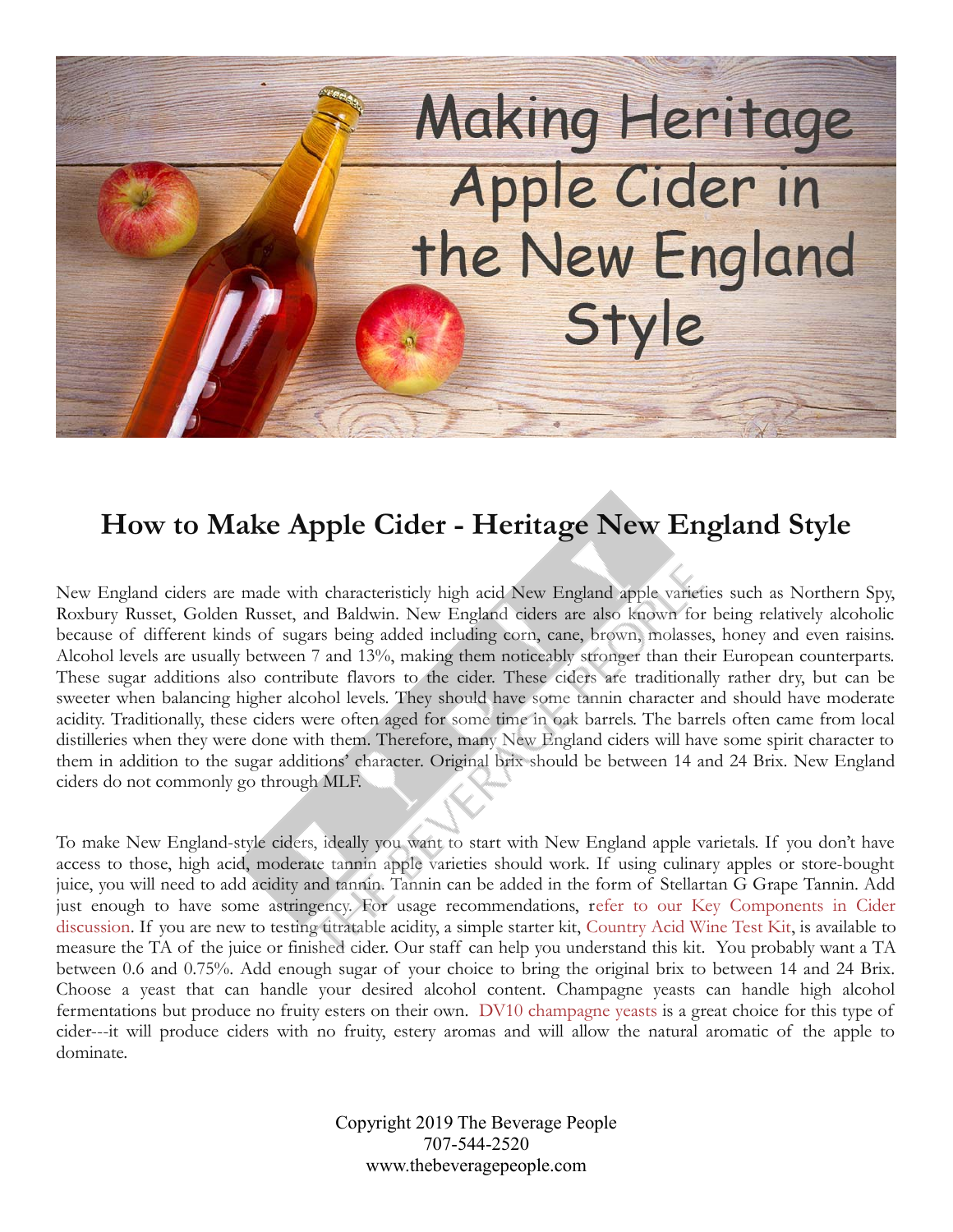If you can, age stronger ciders in barrels previously used for aging spirits. The Beverage People often gets shipments of [used whiskey barrels.](https://www.thebeveragepeople.com/beer-brewing/equipment/barrels.html) Get some friends in on the project and age your cider in one of them for a more authentic character. If barrels are not an option, try soaking staves of oak like [WineStix.](https://www.thebeveragepeople.com/wine-making/treatment/oak-treatments.html) WineStix are toasted oak that can be soaked in a jar of your favorite spirit until saturated. Then take the stave and add it to the cider until the cider reaches a desirable amount of spirit character.

When it comes to bottling, dry and carbonated is good choice, though backsweetening may be desirable if the cider has higher ABV with noticeable alcohols that need to be hidden behind sweetness. Carbonation can range from still (no carbonation) to high carbonation.

## **Instructions**

1.Crush the apples. Use tannic crab apples if you can. Sort out spoiled fruit.

2.The crushed pulp should be sulfited right away. If your fruit is in good condition, add one [Campden](https://www.thebeveragepeople.com/products/treatments/campden-tablets-25-count-1-per-gallon-65ppm.html) [Tablet](https://www.thebeveragepeople.com/products/treatments/campden-tablets-25-count-1-per-gallon-65ppm.html) per gallon of crushed fruit (65 parts per million SO2).

3.Stir in [Pectinase](https://www.thebeveragepeople.com/products/treatments/pectinase-pectic-enzyme-1-oz-details.html) powder. Use 1/2 ounce for every 5 gallons. Wait 2-4 hours before pressing for the pectinase to break down the pulp which increases the amount of juice that can be extracted. It will also aid in clarifying the cider to achieve a clear, bright cider.

4.Press the pulp to separate the juice from the skins and other solids. Funnel the collected juice into narrow-neck containers that can accept an airlock. Only fill them three-quarters full.

5.Remove a sample of the juice to test for total acidity (TA). Follow the instructions in your acid testing kit. If the acidity is less than .6%, add enough [tartaric acid](https://www.thebeveragepeople.com/wine-making/treatment/wine-acids.html) to bring it to this level. If you cannot do the test right away, refrigerate the juice and run the test later.

6.Now test the sugar content of the juice with your hydrometer. Note this number as you will be adding more sugar soon to bring the sugar level up to 14-28% sugar (14-28° brix).

7.\*If your apples are culinary apples rather than New England varietals, add tannin such as StellarTan G Grape tannin to increase the tannin content of the juice. For instructions, refer to our [Key Compenents in Cider](https://www.thebeveragepeople.com/how-to/cider-perry/key-components-in-hard-cider.html) [discussion.](https://www.thebeveragepeople.com/how-to/cider-perry/key-components-in-hard-cider.html)

8.You will now prepare your adjunct sugars to increase the sugar content of the juice. You may choose corn, cane, brown, molasses, honey and even raisins, to bring the sugar level up to 14-28% sugar (14-28° brix). For dry sugars such as corn, cane or brown, you can expect 1 lb of sugar added to 1 gallon of juice to increase brix by about 11 (for example, a juice starting at 10% brix would become about 21% brix juice after the sugars are added). For liquid sugars such as honey or molasses, you can expect 1 lb of sugar added to 1 gallon of juice to increase brix by about 9 (for example, a juice starting at 10% brix would become about 19% brix juice after the sugars are added). Whichever sugar you choose, and whichever amount you add, you will need to sterilize it first by boiling. Make a simple syrup of your chosen sugar adjunct by boiling for at least 2 minutes and cooling. Remember that added water will impact the brix as well. Cool and add to the juice, leaving at least 1/4 of the fermentor space open for foaming during fermentation.

9.Wait a total of 8-12 hours after crushing and adding the Campden Tablets for the sulfite to dissipate. Then add your Yeast by sprinkling on the surface. A good choice of yeast would be [DV10 Champagne Yeast.](https://www.thebeveragepeople.com/products/yeast/10-g-dv10-cider-wine-yeast.html) It can handle high levels of alcohol and will produce ciders with no fruity, estery aromas which will allow the natural aromatic of the apple to dominate. Attach an airlock or breather bung, and allow fermentation to proceed. After a day or two of fermentation, sprinkle in 1 tsp. of [Yeast Food](https://www.thebeveragepeople.com/products/treatments/yeast-food-fermaid-k-3-oz.html) per 5 gallons. Agitate to disperse. If you can, maintain fermentation temperatures that are on the lower end of the temperature range for the yeast you are

> Copyright 2019 The Beverage People 707-544-2520 www.thebeveragepeople.com